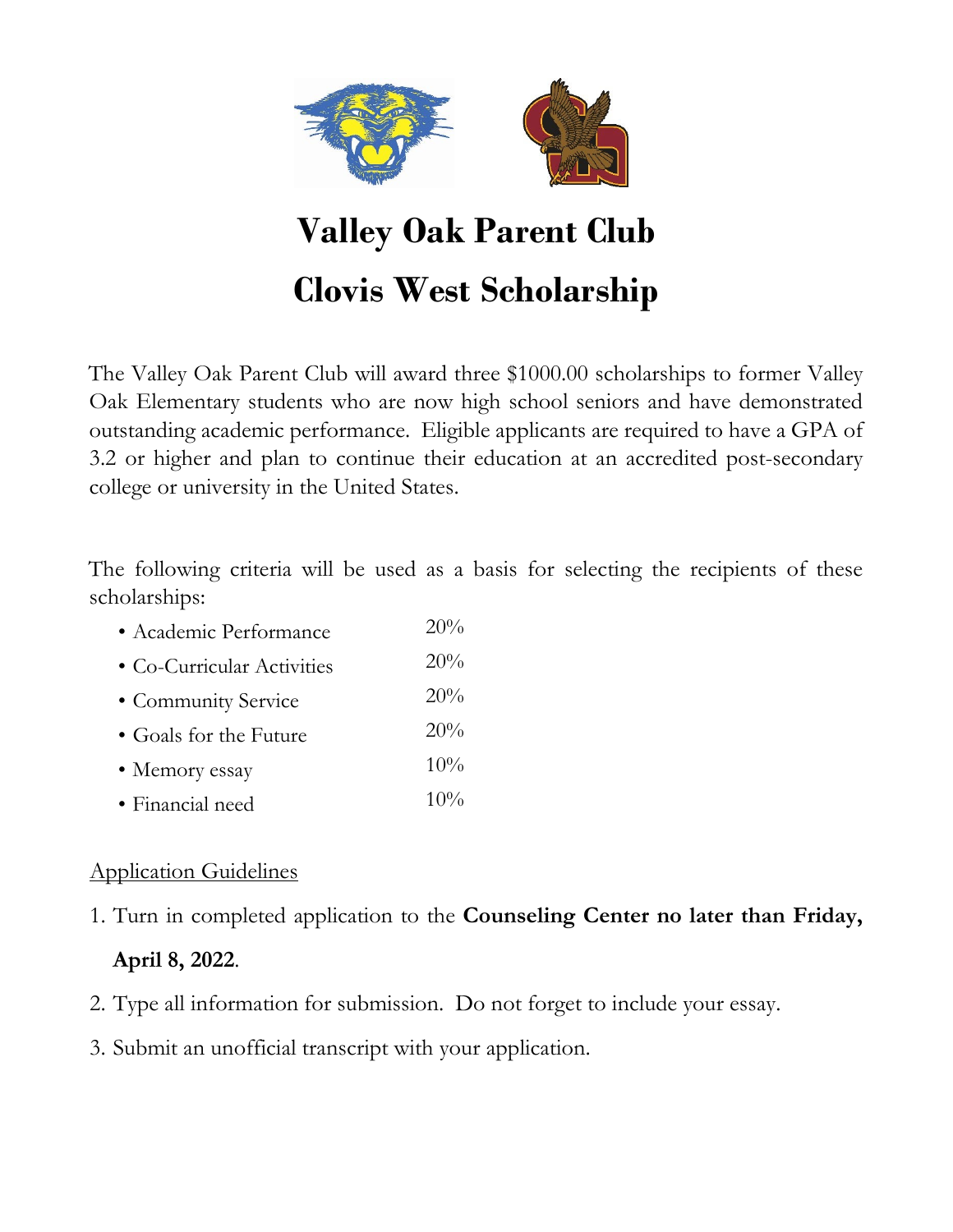# **Valley Oak Parent Club Scholarship Application**

| <b>Personal Information</b>                                                                                                            |
|----------------------------------------------------------------------------------------------------------------------------------------|
|                                                                                                                                        |
|                                                                                                                                        |
| Phone number:<br><u> 1989 - Johann Harry Harry Harry Harry Harry Harry Harry Harry Harry Harry Harry Harry Harry Harry Harry Harry</u> |
|                                                                                                                                        |
|                                                                                                                                        |
|                                                                                                                                        |
|                                                                                                                                        |
|                                                                                                                                        |
|                                                                                                                                        |

#### **Valley Oak Elementary School History**

List the number of years you attended Valley Oak, as well as the dates:

List the co-curricular activities you participated in at Valley Oak:

#### **Clovis West Co-Curricular Activities**

Please list those school activities in which you have been involved, including number of years involved, time dedicated to each, and a brief description of your participation.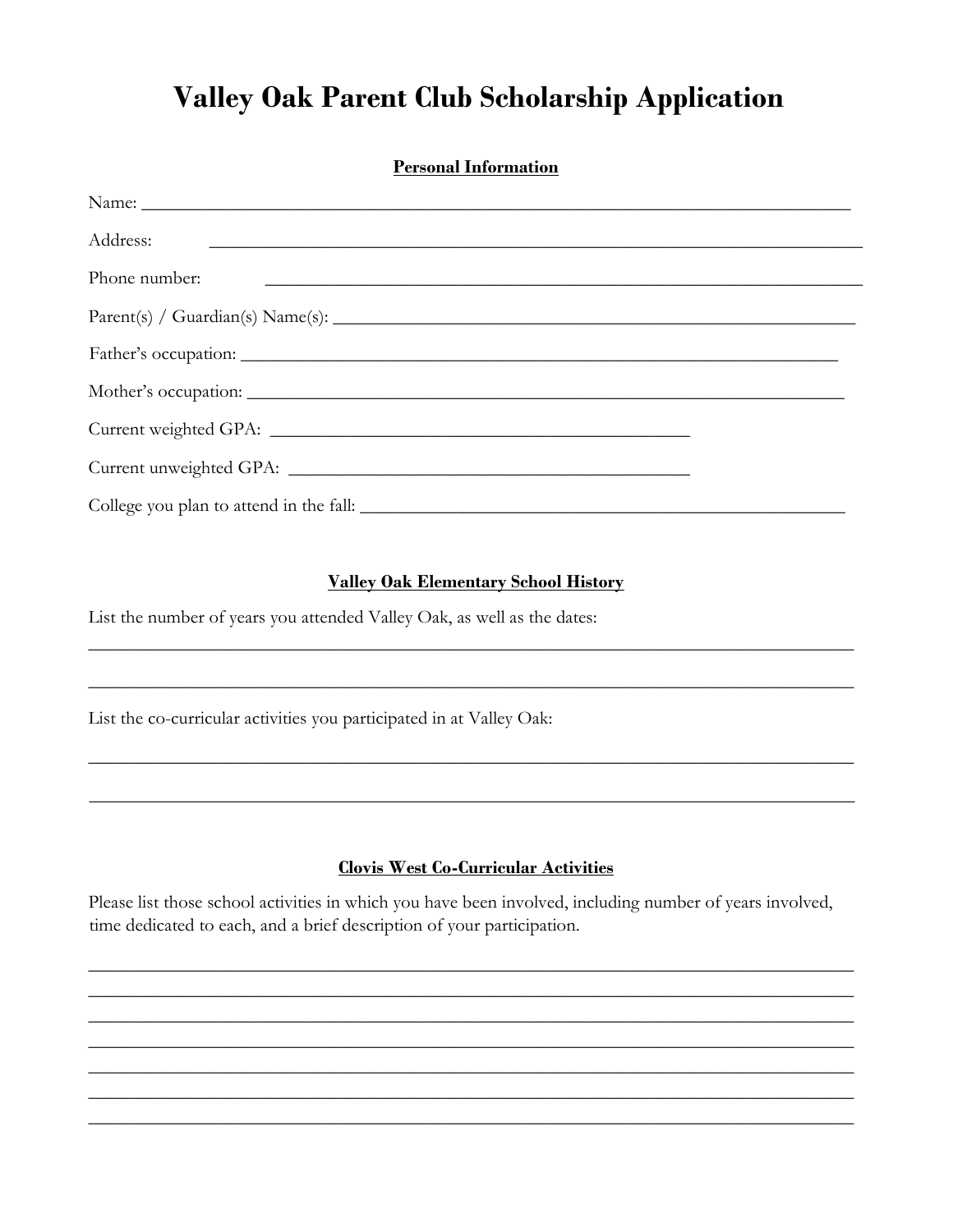#### **Community Activities**

Please list any organizations, clubs, or civic groups you are involved in outside of school, including the number of years involved, time dedicated to each, and a brief description of your participation:

Describe your goals for the future:

#### **Financial Need**

Goals

Briefly describe how the scholarship will be used:

#### **References**

Please list three Clovis West faculty members who can be contacted as references:

 $1.$ 

 $\overline{2}$ .

3.

#### **Counselor**

Please list the name of your Clovis West counselor:

 $1.$